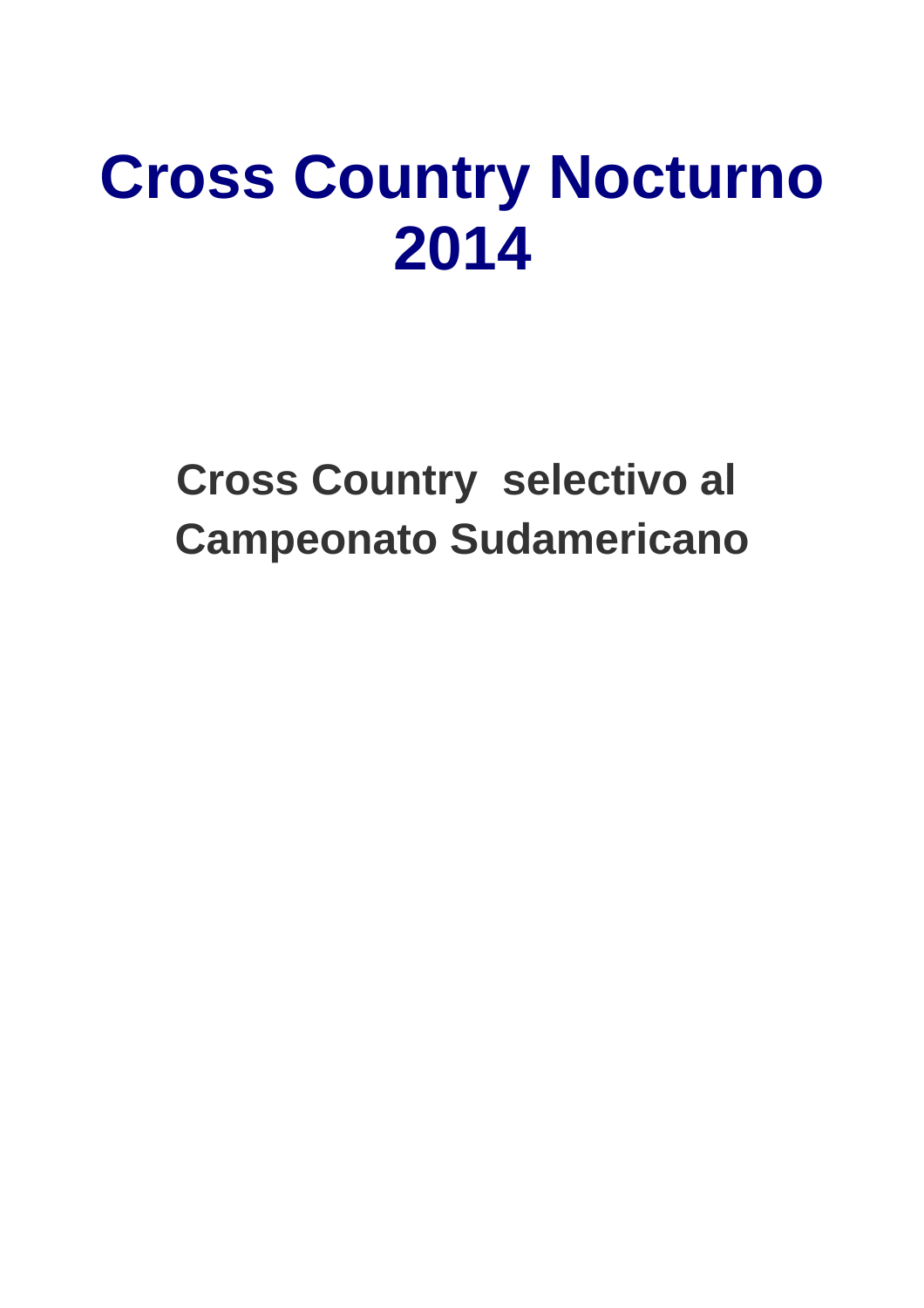

#### Selección Nacional al Campeonato Sudamericano

| <b>Distancia</b> |                | Damas                     |                          | <b>Distancia</b> |                | <b>Varones</b>           |
|------------------|----------------|---------------------------|--------------------------|------------------|----------------|--------------------------|
|                  | 1              | <b>Lorena Sosa</b>        |                          |                  | $\overline{1}$ | <b>Santiago Casco</b>    |
|                  |                | 2 Laura Bazallo           | 2 <sup>1</sup>           |                  |                | <b>Pablo Gardiol</b>     |
| <b>MAYORES</b>   | 3 <sup>1</sup> | <b>Cecilia Cabrera</b>    |                          | <b>MAYORES</b>   |                | <b>3 Andrés Zamora</b>   |
| 8 KM             |                | 4 Katherin Cardozo        |                          | <b>12 KM</b>     |                | 4 Martín Cuestas         |
|                  | 51             | <b>Ana Laura Méndez</b>   |                          |                  |                | 5 Nicolás Cuestas        |
|                  | 6              | <b>Amparo Pampín</b>      |                          |                  | 6 <sup>1</sup> | <b>Santiago Godoy</b>    |
|                  | 1              | <b>Aldana Sabatel</b>     |                          |                  | $\mathbf{1}$   | <b>Cristian Segovia</b>  |
|                  |                | <b>Verónica Moraña</b>    |                          | 2 <sub>1</sub>   |                | <b>Mauricio Castillo</b> |
| <b>JUVENILES</b> |                | 3 Sofía Andrada           | <b>JUVENILES</b><br>8 KM |                  |                | <b>3 Steven Cassina</b>  |
| 6 KM             |                | 4 Fiorella Macció         |                          |                  |                | 4 Kevin Gadea            |
|                  |                | 5 Florencia Merletti      |                          |                  |                | <b>5 Marcos Gomez</b>    |
|                  |                | 6 Tatiana da Luz          |                          |                  | 6 <sup>1</sup> | Gonzalo da Luz           |
|                  | 1 <sup>1</sup> | <b>Aldana Machado</b>     |                          |                  | $1\vert$       | <b>Mariano Moreira</b>   |
|                  | $\overline{2}$ | Nicole Techera            |                          |                  |                | 2 Waldemar González      |
| <b>MENORES</b>   | 3 <sup>1</sup> | <b>Agostina Vicudo</b>    |                          | <b>MENORES</b>   | 3              | <b>Diego Favilla</b>     |
| 4 KM             |                | 4 María Pardie            |                          | 6 KM             |                | 4 Javier Retamar         |
|                  | 5              | <b>Agustina Fernández</b> |                          |                  |                | 5 Nahuel Sánchez         |
|                  |                | 6 Natalia Díaz            |                          |                  |                | 6 Juan Delgado           |

Cross Country - Asunción del Paraguay 23/02/2014

Presidente de la delegación: Contador Gastón Carámbula

Entrenadores: Walter Silva, Patricio Melo y Martín Mañana

Kinesióloga: Mónica Sandra Fernández







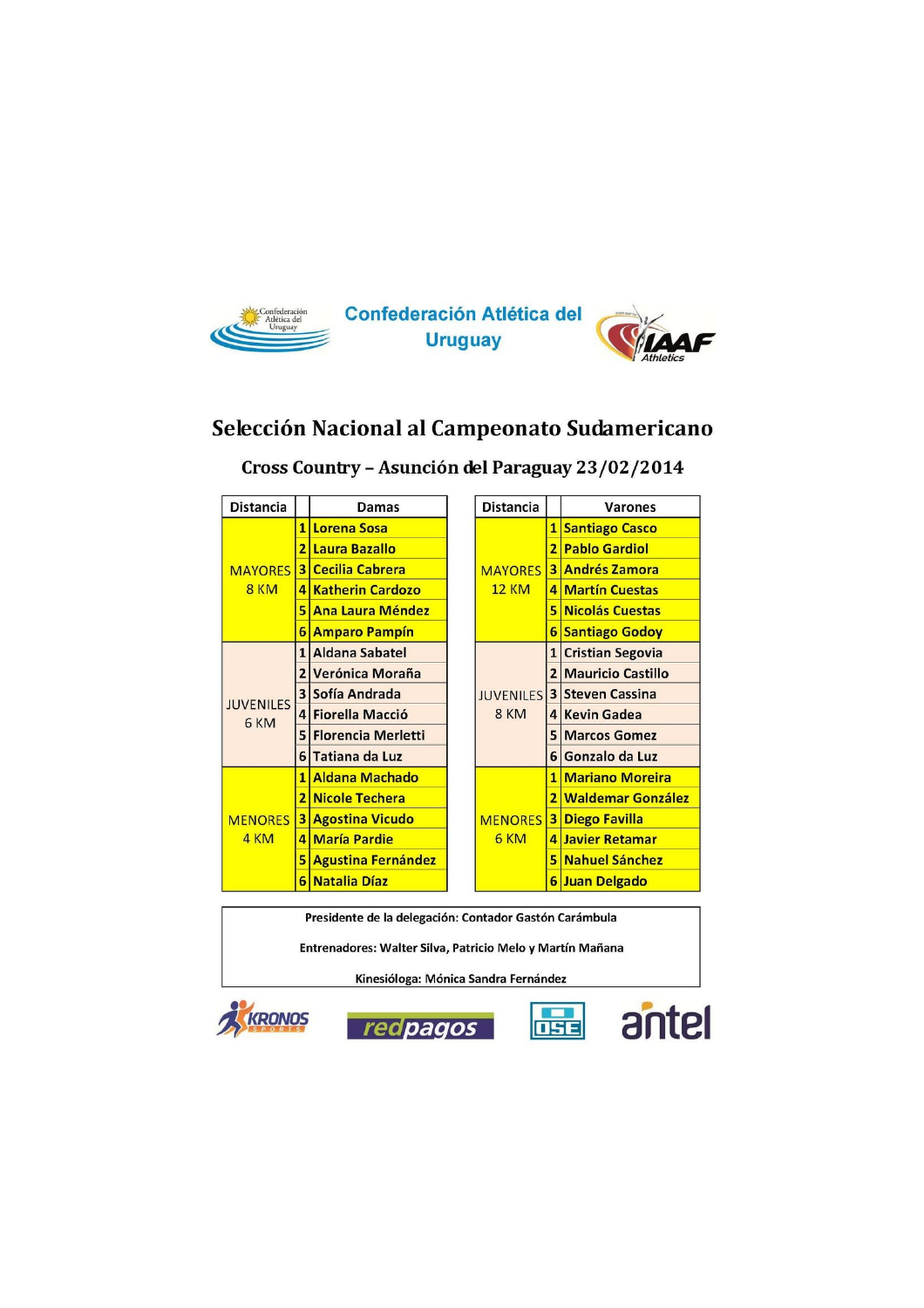### **MAYORES**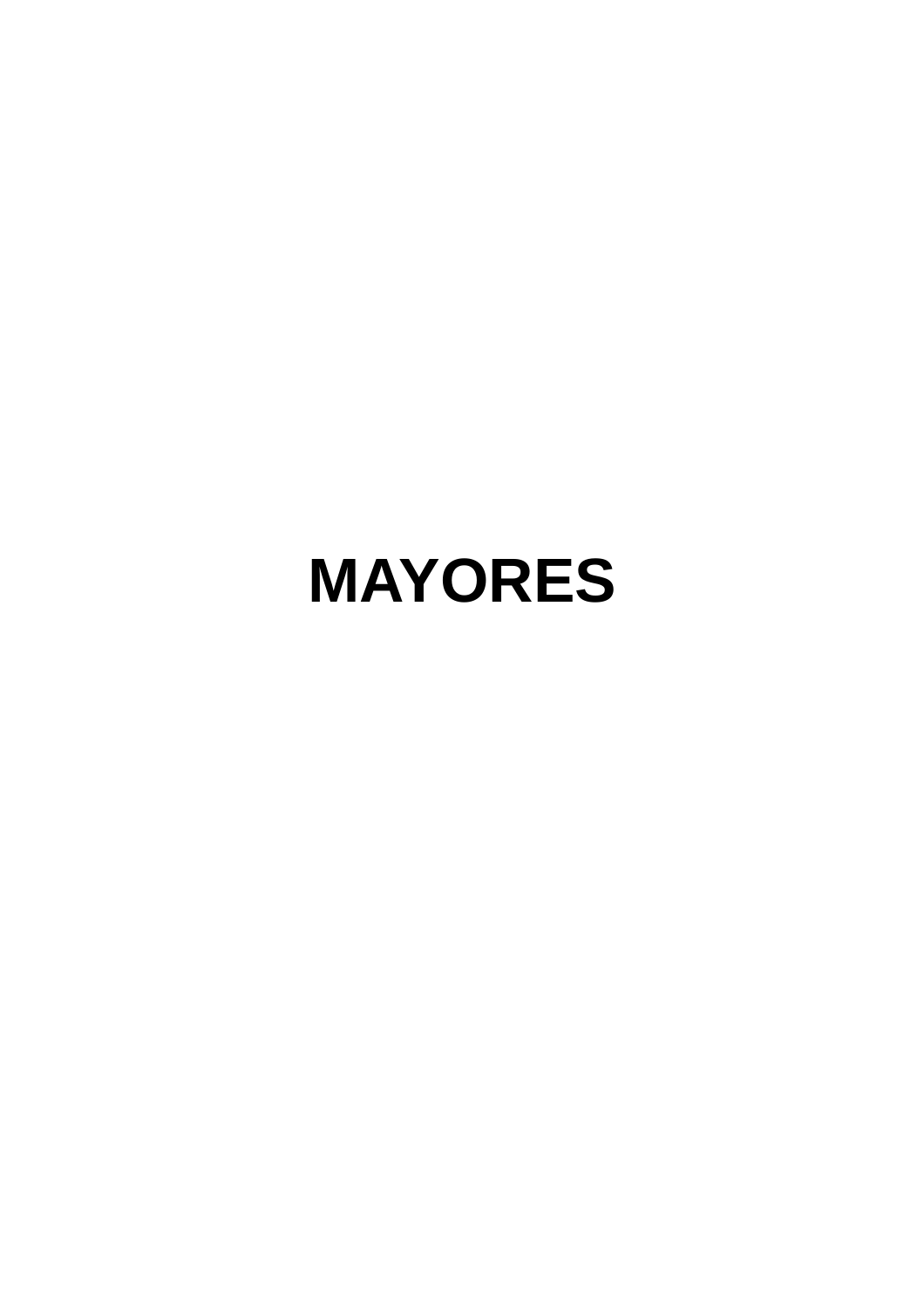| <b>Posicion</b> | <b>Numero</b> | <b>Nombre</b>                       | <b>Edad</b> | <b>Sexo</b> | <b>Tiempo</b> |
|-----------------|---------------|-------------------------------------|-------------|-------------|---------------|
| 1               | 4282          | SOSA CAMPOY MARIA LORENASOSA        | 29          | F           | 00:21:52      |
| 2               | 4298          | MARIA LAURA BAZALLO NOVELLA         | 31          | F.          | 00:22:00      |
| 3               | 4378          | <b>CECILIA CABRERA</b>              | 30          | F           | 00:22:25      |
| 4               | 4331          | CARDOZO FIGUEREDO KATHERIN DANIELA  | 22          | F           | 00:23:03      |
| 5               | 4347          | ANA LAURA MENDEZ                    | 42          | F           | 00:23:10      |
| 6               | 4352          | PAMPIN AMPARO                       | 31          | F           | 00:23:48      |
| 7               | 4377          | <b>NOVELLI NATALIA</b>              | 36          | F           | 00:23:58      |
| 8               | 4303          | SILVINA HIPOGROSSO PRADERIO         | 26          | F           | 00:24:02      |
| 9               | 4152          | <b>CASSINA CINDY</b>                | 24          | F           | 00:24:09      |
| 10              | 4193          | MOTTA ACEREDO ROSANA ELIZABETH      | 41          | F           | 00:24:25      |
| 11              | 4373          | <b>BAGNASCO CANTONI CAMILA</b>      | 21          | F.          | 00:24:37      |
| 12              | 4240          | MÓNICA ACUÑA                        | 20          | F           | 00:25:17      |
| 13              | 4305          | NÚÑEZ GIMÉNEZN DANIELA ALEJANDRAN   | 30          | F           | 00:25:21      |
| 14              | 4315          | PORTILLO NELLY                      | 52          | F           | 00:25:28      |
| 15              | 4285          | ANDREA SILVANA GOMEZ RIVERO         | 29          | F           | 00:25:34      |
| 16              | 4396          | FANNY VERÓNICA LETTIERES TORENA     | 28          | F           | 00:26:15      |
| 17              | 4348          | <b>BENGOA FLAVIA</b>                | 22          | F           | 00:26:17      |
| 18              | 4350          | <b>CECILIA VIDAL GARCIA</b>         | 36          | F           | 00:26:17      |
| 19              | 4250          | RAMIREZ MARIANA                     | 40          | F           | 00:26:51      |
| 20              | 4370          | <b>GIANINA MARIOTTA</b>             | 20          | F           | 00:27:15      |
| 21              | 4304          | GIMÉNEZ GOMEZ MARIA ELENA           | 50          | F.          | 00:27:22      |
| 22              | 4274          | <b>BENGOA NATALIE</b>               | 24          | F           | 00:30:00      |
| 23              | 4286          | <b>SANTANA MARTA</b>                | 37          | F           | 00:30:00      |
| 24              | 4290          | RUIZ ALVAREZ VERÓNICA MANDELINA     | 59          | F           | 00:30:30      |
| 25              | 4154          | NIGRO MOHOZZO MARISOL               | 42          | F.          | 00:31:03      |
| 26              | 4333          | <b>BRUN PAOLA</b>                   | 41          | F           | 00:31:46      |
| 27              | 4151          | BRUZZONE CARBAJALB JUANITA ANGELICA | 53          | F           | 00:31:48      |
| 28              | 4342          | <b>MARIA PERDOMO</b>                | 47          | F           | 00:33:38      |
| 29              | 4153          | RAMIREZ MACHADO YANET RAQUEL        | 46          | F           | 00:33:39      |
| 30              | 4174          | DUHALDE DE LIMA MARÍA DE LOURDESAL  | 34          | F.          | 00:33:47      |
| 31              | 4295          | HERNÁNDEZ AYALA TÁBATA MAYENCA      | 28          | F           | 00:33:51      |
| 32              | 4248          | ALONSO DAIANA                       | 31          | F           | 00:34:39      |
| 33              | 4269          | MONTENEGRO NATALIA                  | 31          | F.          | 00:34:40      |
| 34              | 4381          | MARIELLA MACHADO                    | 40          | F           | 00:35:29      |
| 35              | 4312          | PATRICIA SOLANGE CASAGRANDE PETILLO | 42          | F.          | 00:35:32      |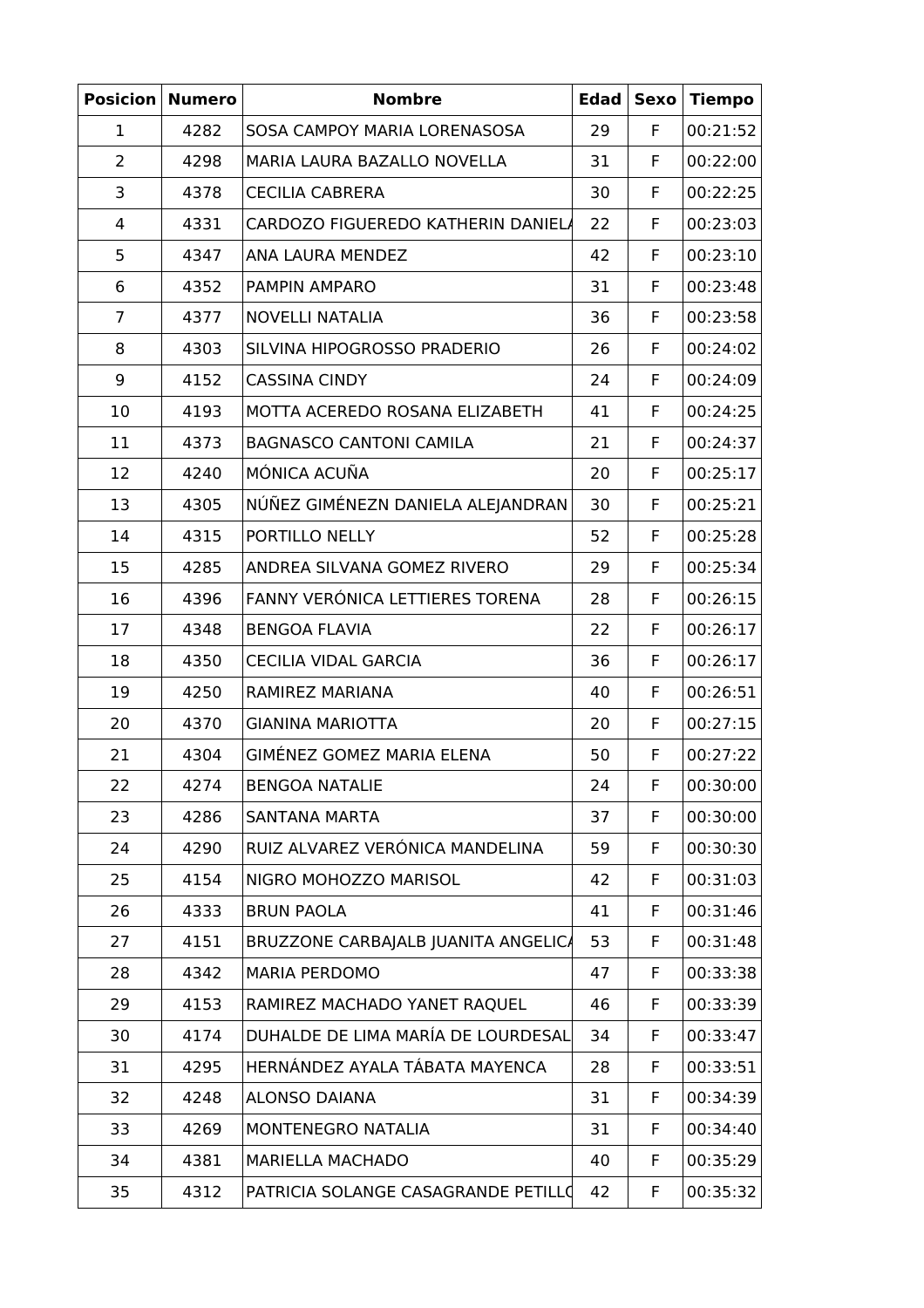| 36 | 4156 | <b>MAIMO BORRAT MARIA LAURA</b>           | 50 | F | 00:35:37 |
|----|------|-------------------------------------------|----|---|----------|
| 37 | 4337 | NOVASCO GAMARRA YACQUELINE                | 36 | F | 00:35:56 |
| 38 | 4189 | MIRIAM BARRIOS SILVA                      | 40 | F | 00:36:03 |
| 39 | 4392 | <b>GONZALEZ CABALLERO SILVIA GIOVANNA</b> | 29 | F | 00:36:16 |
| 40 | 4293 | ACOSTA ACOSTA ESTELA                      | 47 | F | 00:36:39 |
| 41 | 4266 | <b>GIL FUENTES MARTA JENNY</b>            | 59 | F | 00:36:42 |
| 42 | 4360 | FERRARO RODRIGUEZ VERONICA CLAUDIA        | 46 | F | 00:36:53 |
| 43 | 4155 | <b>NIGRO NAYCHE</b>                       | 47 | F | 00:37:10 |
| 44 | 4334 | LARROSA ADRIANA                           | 47 | F | 00:37:14 |
| 45 | 4230 | PUÑALES CABRERA MARIA CRISTINA            | 35 | F | 00:37:28 |
| 46 | 4386 | RITA LETICIA TOMASINIT                    | 53 | F | 00:37:30 |
| 47 | 4172 | GIL ALVAREZGIL ANA HELENA                 | 64 | F | 00:38:31 |
| 48 | 4243 | CASTRO IRIARTE ADRIANA GABRIELA           | 42 | F | 00:38:33 |
| 49 | 4272 | DONDERO ROSA MIRTHA ISABEL                | 46 | F | 00:38:53 |
| 50 | 4238 | MARTINEZ SOSA TICIANA                     | 29 | F | 00:39:20 |
| 51 | 4279 | MARIANA LETICIA PAÑELLA GRASSO            | 44 | F | 00:41:02 |
| 52 | 4306 | DONNANGELO ELENA VICTORIA                 | 60 | F | 00:43:45 |
| 53 | 4391 | <b>BRUNO GABRIELA</b>                     | 43 | F | 00:43:48 |
| 54 | 4345 | CICINO SPADIER MARIA ALEJANDRA            | 39 | F | 00:48:53 |
| 55 | 4365 | <b>ANDREA ARAP</b>                        | 44 | F | 01:04:09 |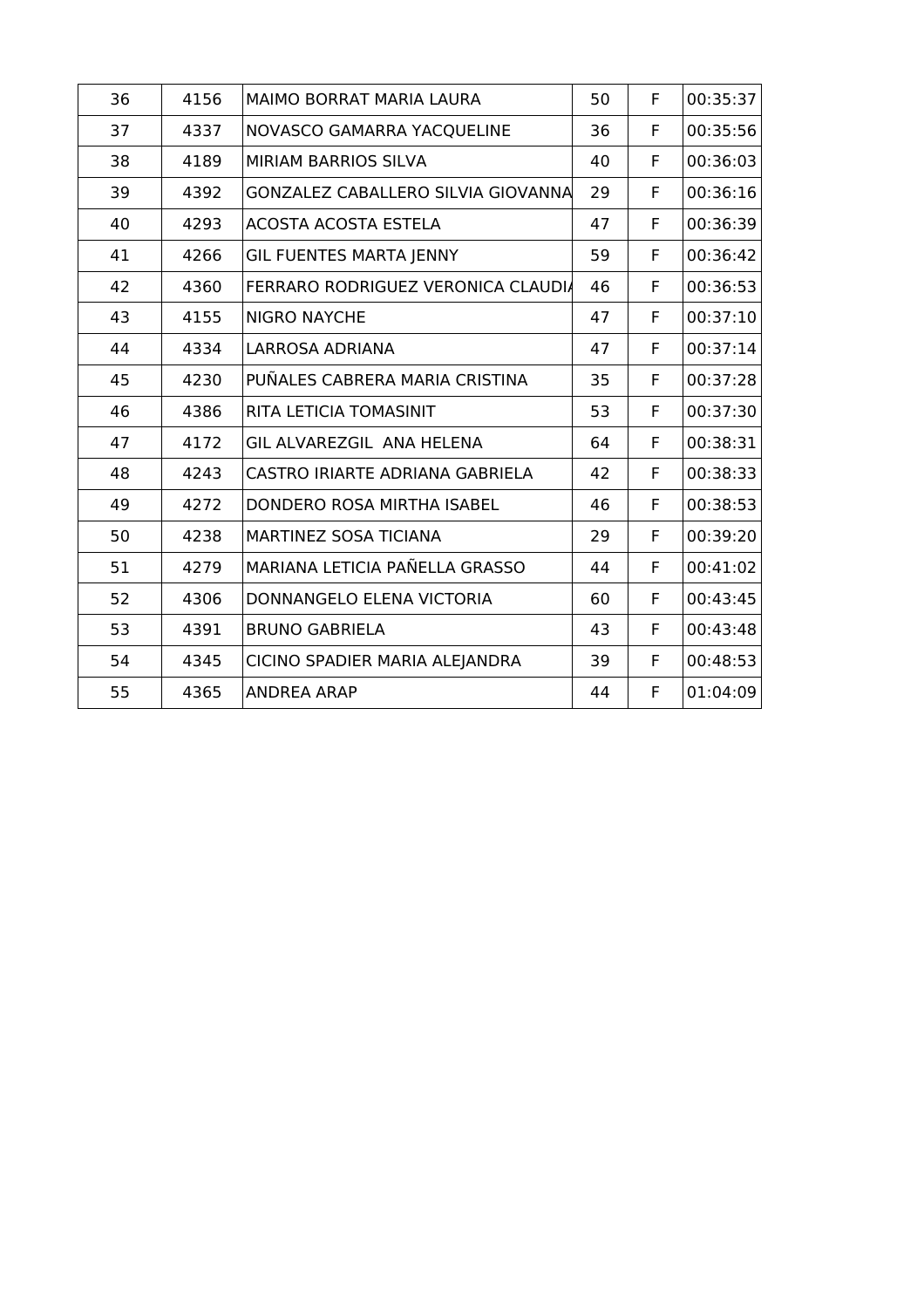| <b>Posicion</b> | <b>Numero</b> | <b>Nombre</b>                      | <b>Edad</b> | <b>Sexo</b> | <b>Tiempo</b> |
|-----------------|---------------|------------------------------------|-------------|-------------|---------------|
| $\mathbf 1$     | 4267          | <b>CASCO SANTIAGO</b>              | 30          | М           | 00:29:45      |
| $\overline{2}$  | 4389          | <b>GARDIOL PABLO</b>               | 34          | М           | 00:30:02      |
| 3               | 4170          | <b>ZAMORA ANDRES ERNESTO</b>       | 31          | М           | 00:30:19      |
| 4               | 4308          | <b>MARTIN CUESTAS CARDOZO</b>      | 28          | М           | 00:30:35      |
| 5               | 4309          | NICOLAS CUESTAS                    | 29          | М           | 00:30:37      |
| 6               | 4374          | <b>GODOY MORA SANTIAGO</b>         | 25          | М           | 00:30:46      |
| $\overline{7}$  | 4388          | <b>GASPAR GEYMONAT RIVERO</b>      | 21          | М           | 00:30:59      |
| 8               | 4197          | Macedo Suarez Juan Alberto         | 30          | М           | 00:31:50      |
| 9               | 4376          | ANGEL RAUL PORTELA MENEZES         | 26          | М           | 00:31:56      |
| 10              | 4163          | NELSON DANIEL SILVA SANTOS         | 29          | М           | 00:32:41      |
| 11              | 4270          | JHONATAN MARCELO TEJERA CUTURIA    | 26          | М           | 00:32:56      |
| 12              | 4265          | <b>GONZALEZ NICOLAS</b>            | 24          | М           | 00:33:08      |
| 13              | 4399          | LUIS EMILIO NOGUEZ TEJERA          | 34          | М           | 00:33:13      |
| 14              | 4182          | <b>SIN DATOS</b>                   | $\mathbf 0$ | М           | 00:33:14      |
| 15              | 4180          | <b>SIN DATOS</b>                   | $\mathbf 0$ | М           | 00:33:31      |
| 16              | 4169          | CARLOS DANIEL ZAMORA SUGO          | 25          | М           | 00:33:51      |
| 17              | 4190          | <b>SANTOS MAICO</b>                | 25          | М           | 00:34:13      |
| 18              | 4241          | <b>BLASINA BENITEZ ANDRES</b>      | 20          | М           | 00:35:17      |
| 19              | 4181          | <b>BABADILLA MAXIMILIANO</b>       | 16          | М           | 00:35:27      |
| 20              | 4171          | <b>SIN DATOS</b>                   | $\pmb{0}$   | М           | 00:36:04      |
| 21              | 4289          | <b>ALVARO MESA</b>                 | 25          | М           | 00:36:05      |
| 22              | 4384          | <b>GARCIA MARTINEZ HECTOR</b>      | 37          | М           | 00:36:39      |
| 23              | 4362          | XIMENEZ MARTINEZ DIEGO GASTON      | 43          | М           | 00:36:41      |
| 24              | 4245          | <b>LAMADRID ALVARO</b>             | 37          | М           | 00:36:48      |
| 25              | 4339          | GONZÁLEZ BANEGAS ROBERTO CARLOS    | 48          | М           | 00:37:19      |
| 26              | 4247          | <b>DANIEL BADAN</b>                | 31          | М           | 00:37:30      |
| 27              | 4379          | ALVARO RAMÍREZ DE ARMAS            | 32          | М           | 00:37:40      |
| 28              | 4188          | DANIEL WINSTON CHAVES RAMIREZ      | 47          | М           | 00:37:54      |
| 29              | 4366          | CARLOS ENRIQUE FAGUNDEZ MALISCHEFF | 50          | М           | 00:37:55      |
| 30              | 4351          | <b>GONZALEZ FRAGA FEDERICO</b>     | 26          | М           | 00:38:08      |
| 31              | 4338          | OSCAR DANIEL BARBOSA               | 39          | М           | 00:38:31      |
| 32              | 4356          | ARBIZA ROCHA JUAN ALBERTO          | 22          | М           | 00:38:36      |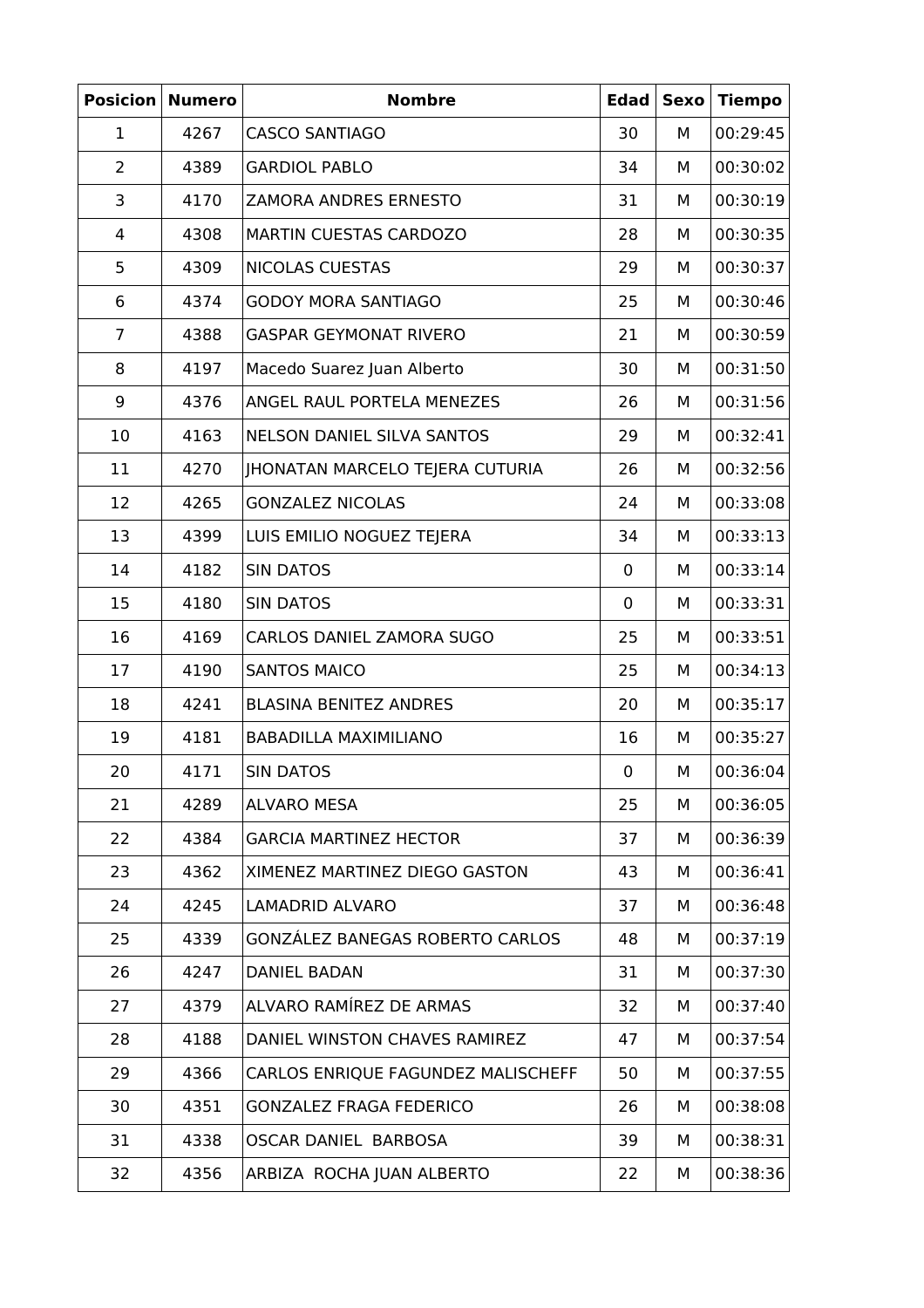| 33 | 4196 | LLANES JUAN ANTONIOLLANES              | 33          | М | 00:38:59 |
|----|------|----------------------------------------|-------------|---|----------|
| 34 | 4368 | DANIEL PEREZ GARRIDO                   | 44          | М | 00:39:00 |
| 35 | 4234 | PABLO MANUEL MEDEIROS QUIRQUE          | 27          | М | 00:39:10 |
| 36 | 4329 | CABRERA GÓMEZ RICHARD ALBERTO          | 20          | М | 00:39:31 |
| 37 | 4316 | JUAN ANDRES DE CUADRO ALCARRAZ         | 38          | М | 00:39:35 |
| 38 | 4383 | CHIRIFF BASILIO MARCELO PABLO          | 26          | М | 00:39:49 |
| 39 | 4195 | <b>JUAN CARLOS DINI GOMEZ</b>          | 62          | М | 00:40:04 |
| 40 | 4355 | EYHERAGARAY                            | 48          | М | 00:40:16 |
| 41 | 4178 | <b>GONZALEZ BRUNO</b>                  | 25          | М | 00:40:25 |
| 42 | 4330 | MÉNDEZ MUTIOZÁBAL GERMAN               | 37          | М | 00:40:26 |
| 43 | 4246 | MIGUEL PUCCIARELLI                     | 37          | М | 00:40:40 |
| 44 | 4297 | MARTIN SEBASTIANV VIDAL VICENTE        | 32          | М | 00:40:59 |
| 45 | 4249 | AMARILLO HERNÁNDEZ JORGE LUIS          | 40          | М | 00:41:14 |
| 46 | 4184 | SEQUEIRA BARBOZA LUIS ALBERTO          | 54          | М | 00:41:18 |
| 47 | 4157 | CARLOS DANIEL DUARTE GOMEZ             | 26          | М | 00:41:32 |
| 48 | 4263 | <b>SIN DATOS</b>                       | $\mathbf 0$ | М | 00:41:33 |
| 49 | 4228 | ALBOJER KRYMALOWSKI DIEGO ARIEL        | 31          | М | 00:41:34 |
| 50 | 4319 | <b>WALTER EMILIO TABORDA BORDENAVE</b> | 33          | М | 00:41:36 |
| 51 | 4185 | SANTIAGO NICOLAS SABATTINO NÙÑEZ       | 24          | М | 00:41:47 |
| 52 | 4395 | <b>GONZALO PRADINES TERRA</b>          | 42          | М | 00:41:48 |
| 53 | 4390 | <b>WALTER GONZALEZ</b>                 | 38          | М | 00:42:03 |
| 54 | 4176 | DEL PINO PÉREZ JORGE MARCITO           | 56          | М | 00:42:05 |
| 55 | 4328 | <b>MAXIMO BURGOS SOSA</b>              | 53          | М | 00:42:08 |
| 56 | 4358 | SEBASTIAN AREVALO COSTA                | 33          | М | 00:42:15 |
| 57 | 4186 | LOMBARDI AMADOR GONZALO JAVIER         | 26          | М | 00:42:23 |
| 58 | 4382 | JOSE LUIS SMITH ALVEZ                  | 35          | М | 00:42:23 |
| 59 | 4242 | TABAREZ ALEJANDRO EL GAUCHITO LEGEN    | 45          | М | 00:43:00 |
| 60 | 4194 | <b>BERTUA CARLOS</b>                   | 54          | М | 00:43:09 |
| 61 | 4168 | <b>SIN DATOS</b>                       | $\mathbf 0$ | М | 00:43:21 |
| 62 | 4375 | MARTELLA FERNANDO                      | 31          | М | 00:43:25 |
| 63 | 4294 | SORIANO JOSE                           | 44          | М | 00:43:27 |
| 64 | 4177 | <b>GASTON FEDERICO RAMOS GARCIA</b>    | 35          | М | 00:43:32 |
| 65 | 4179 | <b>SIN DATOS</b>                       | $\mathbf 0$ | М | 00:43:33 |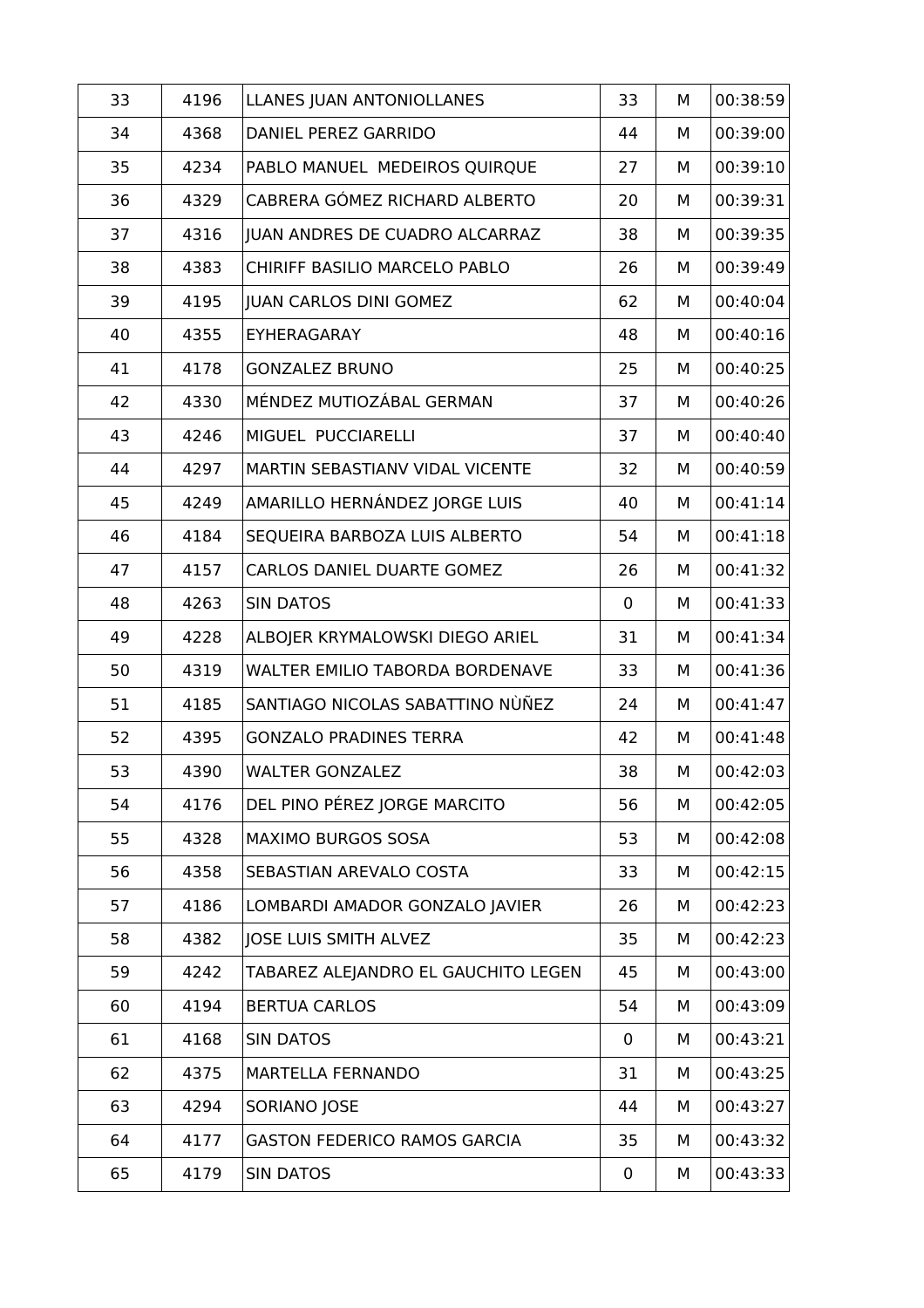| 66 | 4198 | <b>LUIS LANGON</b>                     | 45          | М | 00:43:39 |
|----|------|----------------------------------------|-------------|---|----------|
| 67 | 4226 | MOLINA ESTELA                          | 52          | М | 00:43:50 |
| 68 | 4235 | RODAO WILKINS JUAN CARLOSR             | 59          | М | 00:43:50 |
| 69 | 4233 | PASSADORE CASTELLANOS ALEJANDRO        | 37          | М | 00:43:54 |
| 70 | 4251 | MEDINA VAIO MARCOS / POLLITO           | 41          | М | 00:44:12 |
| 71 | 4273 | <b>JOSE LUIS SUAREZ</b>                | 27          | М | 00:45:38 |
| 72 | 4277 | MÉNDEZ LUIS IGNACIO                    | 48          | М | 00:45:47 |
| 73 | 4357 | <b>GOMEZ DIAZ ANGEL JAVIER</b>         | 39          | М | 00:45:51 |
| 74 | 4239 | MIGUEZ LANDA NICOLAS FABIAN            | 35          | М | 00:46:08 |
| 75 | 4192 | FERNANDO MARCELO CAMINOS BERRONDO      | 34          | М | 00:46:25 |
| 76 | 4187 | <b>CORREA LUIS</b>                     | 48          | М | 00:46:49 |
| 77 | 4380 | PIQUEREZ MATÍAS                        | 48          | М | 00:47:23 |
| 78 | 4167 | SOSA HERNÁNDEZ GERARDO DANIEL          | 46          | М | 00:47:46 |
| 79 | 4276 | <b>CURBELO DE ALLES RICARDO ISMAEL</b> | 33          | М | 00:47:55 |
| 80 | 4237 | INZAURRALDE ANDRES                     | 41          | М | 00:48:07 |
| 81 | 4291 | GUILLERMO GUTIERREZGUTIERREZ ARCE      | 61          | М | 00:48:07 |
| 82 | 4292 | <b>OLIVEIRA ERNESTO</b>                | 57          | М | 00:48:50 |
| 83 | 4162 | <b>SIN DATOS</b>                       | $\pmb{0}$   | М | 00:48:57 |
| 84 | 4343 | CLARA SCARTACCINI OSCAR FERNANDO       | 30          | М | 00:48:58 |
| 85 | 4199 | <b>SIN DATOS</b>                       | $\mathbf 0$ | М | 00:49:05 |
| 86 | 4232 | BURMIDA CASANOVA LEONARDO FABIAN       | 25          | М | 00:49:25 |
| 87 | 4320 | <b>NOLI MAYO PABLO JOSE</b>            | 37          | М | 00:49:45 |
| 88 | 4165 | RAMOS MAXIMILIANO                      | 28          | М | 00:50:19 |
| 89 | 4244 | LOPEZ DELGADO SIXTO DANIEL             | 38          | М | 00:50:21 |
| 90 | 4227 | <b>SOSA EDUARDO</b>                    | 32          | М | 00:50:40 |
| 91 | 4283 | <b>LUIS ALANIS</b>                     | 58          | М | 00:50:40 |
| 92 | 4225 | <b>MAGGIO CHRISTIAN</b>                | 23          | М | 00:50:55 |
| 93 | 4275 | ORRICO GOMEZ DAMIAN ALEJANDRO          | 26          | М | 00:52:25 |
| 94 | 4264 | SOTO DIAZ FERNANDO JAVIER              | 43          | М | 00:52:46 |
| 95 | 4288 | FERNANDEZ SEBASTIAN                    | 33          | М | 00:52:57 |
| 96 | 4161 | <b>SIN DATOS</b>                       | $\mathbf 0$ | М | 00:53:01 |
| 97 | 4353 | <b>CUKIERMAN MARCELO</b>               | 31          | М | 00:54:40 |
| 98 | 4268 | GABRIELSEGOVIA DE LOS SANTOS SEGOVI    | 43          | М | 00:54:50 |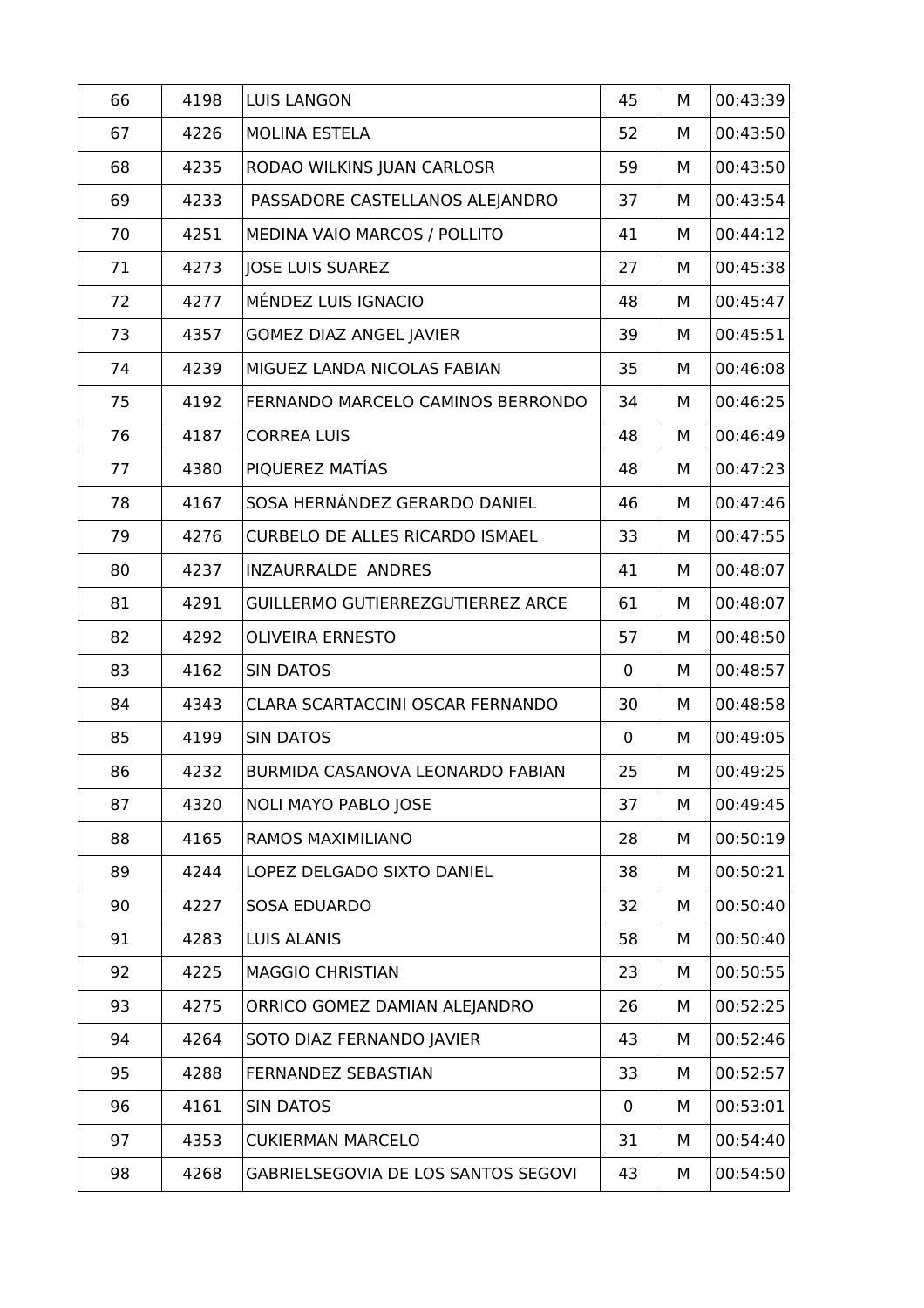| 99  | 4313 | AÑON DE LEON OMAR                        | 57          | M | 00:56:03 |
|-----|------|------------------------------------------|-------------|---|----------|
| 100 | 4231 | <b>DIAZ MARTIN JOSE</b>                  | 53          | М | 00:56:20 |
| 101 | 4287 | <b>WASHINGTON DANIEL CARRIL VILLAMIL</b> | 39          | М | 00:56:44 |
| 102 | 4322 | <b>NOLI MAYO DIEGO FERNANDO</b>          | 36          | М | 00:58:13 |
| 103 | 4236 | CARRIL ALEGRE WÁSHINGTON                 | 61          | М | 00:58:29 |
| 104 | 4191 | PINEDA RAFAEL                            | 65          | М | 00:59:07 |
| 105 | 4262 | <b>SIN DATOS</b>                         | $\mathbf 0$ | М | 00:59:26 |
| 106 | 4280 | LUIS ALBERTO SPINELLI GONZALEZ           | 59          | M | 00:59:36 |
| 107 | 4175 | FIERRO MARTINEZ MIGUEL                   | 50          | M | 00:59:41 |
| 108 | 4229 | DANIEL SANTIAGO AGUIAR SALDIVIA          | 48          | M | 00:59:42 |
| 109 | 4271 | MILAN VIZCARRA RICHAL FERNANDO           | 54          | M | 01:00:59 |
| 110 | 4336 | GONZALEZ IVALDI JORGE DANIEL             | 63          | M | 01:01:27 |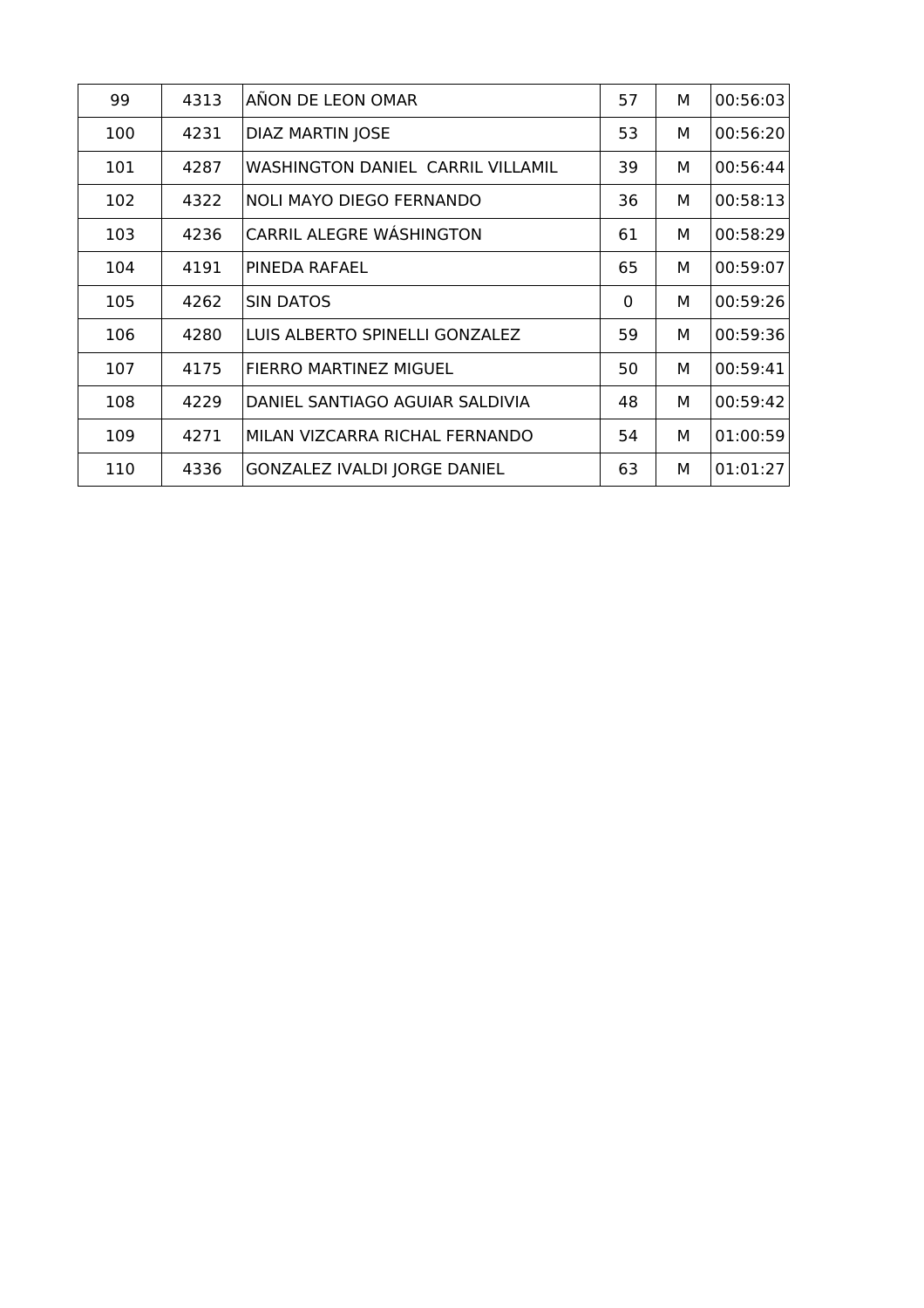## **18 a 19 AÑOS**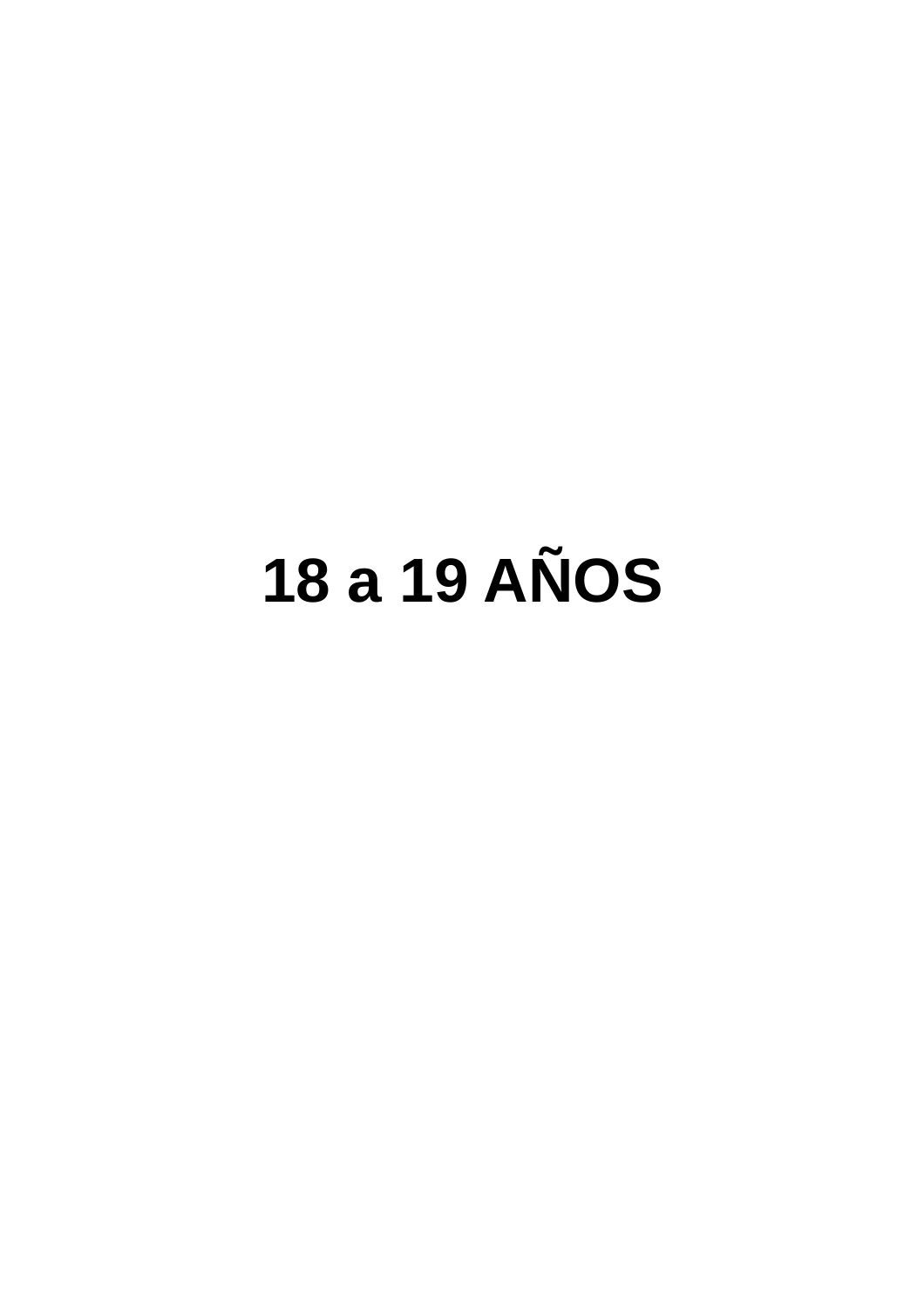| Posicion      | Numero | Nombre                     | Edad <sup>1</sup> | Sexo | Tiempo   |
|---------------|--------|----------------------------|-------------------|------|----------|
|               | 4129   | SABATEL ALDANA             | 18                | F    | 00:21:39 |
| $\mathcal{L}$ | 4147   | VERONICA MORAÑA            | 19                | F    | 00:25:36 |
| 3             | 4150   | MACCIO MANGARELLI FIORELLA | 18                | F    | 00:26:46 |
| 4             | 4148   | <b>MERLETTI FLORENCIA</b>  | 18                | F    | 00:27:47 |
| 5             | 4131   | DA LUZ TATIANA             | 18                |      | 00:31:32 |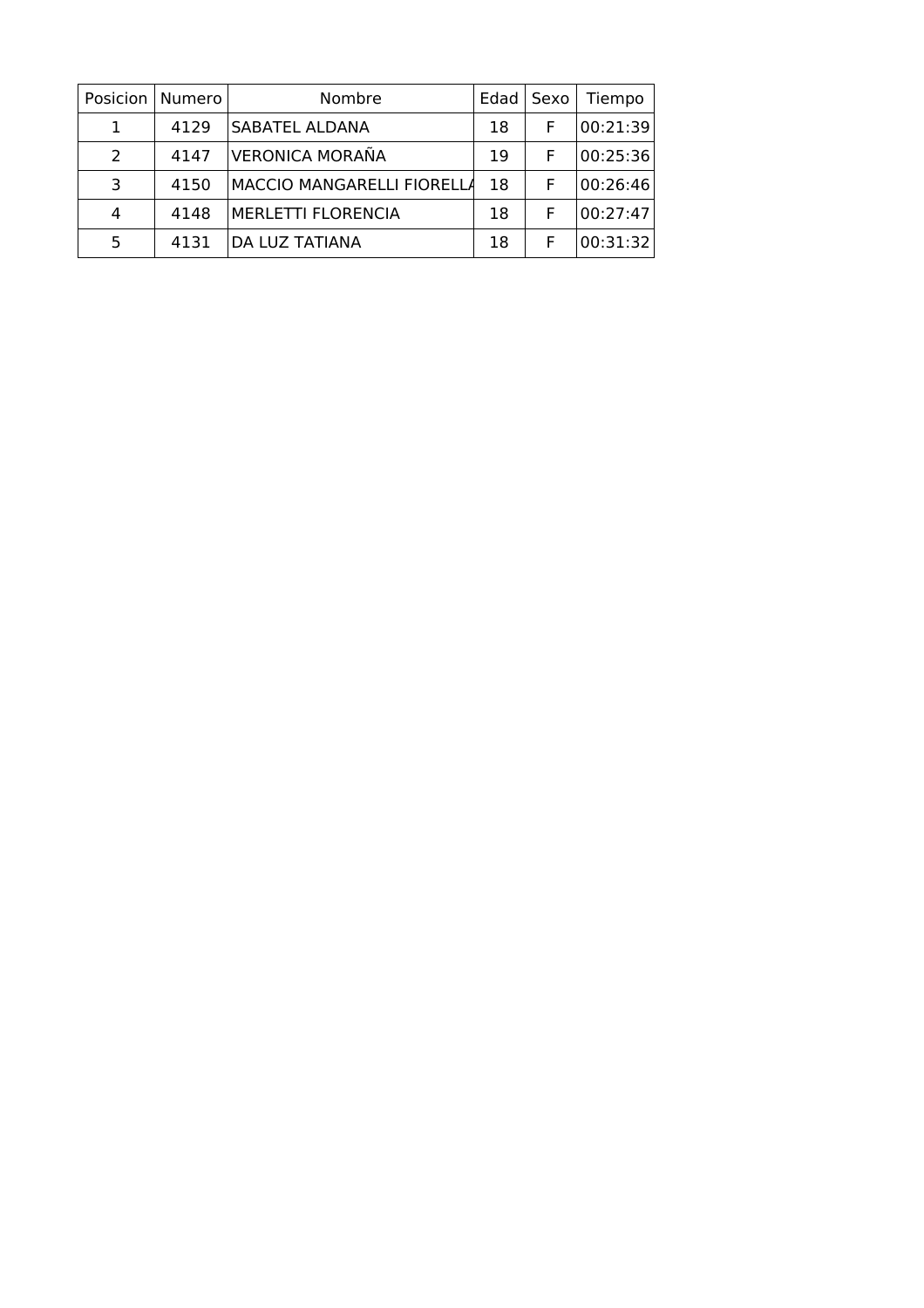| Posicion       | Numero | Nombre                             | Edad        | Sexo | Tiempo   |
|----------------|--------|------------------------------------|-------------|------|----------|
| $\mathbf 1$    | 4121   | CRISTIAN ALEXIS SEGOVIA MIRABALLES | 19          | М    | 00:24:52 |
| $\overline{2}$ | 4127   | <b>CASTILLO MAURICIO</b>           | 19          | М    | 00:25:37 |
| 3              | 4124   | <b>CASSINA STEVEN</b>              | 19          | М    | 00:25:45 |
| 4              | 4133   | <b>KEVIN GADEA</b>                 | 18          | M    | 00:26:40 |
| 5              | 4137   | GOMEZ OLAIZOLA MARCO ANTONIO       | 18          | M    | 00:27:02 |
| 6              | 4149   | <b>GONZALO DA LUZ</b>              | 19          | M    | 00:27:11 |
| $\overline{7}$ | 4123   | <b>VARELA CORREA MIGUEL</b>        | 19          | M    | 00:27:15 |
| 8              | 4173   | <b>BRONCINI EMANUEL</b>            | 19          | М    | 00:27:25 |
| 9              | 4132   | CASTRO ALEMÀN MARCOS ADRIÀN        | 19          | М    | 00:27:56 |
| 10             | 4142   | PIREZ GOMEZ CARLOS NICOLAS         | 18          | М    | 00:27:56 |
| 11             | 4138   | <b>HERNANDEZ KEVIN</b>             | 18          | М    | 00:28:03 |
| 12             | 4126   | <b>BORGES VALENTINO</b>            | 18          | М    | 00:28:35 |
| 13             | 4128   | NICOLAS OPIZZO                     | 18          | М    | 00:28:51 |
| 14             | 4125   | SANTIAGO NAVARRETE                 | 18          | M    | 00:28:54 |
| 15             | 4141   | LUIS FERNANDO BENÍTEZ RODRÍGUEZ    | 19          | M    | 00:29:07 |
| 16             | 4122   | ZINOLA DE LEON FACUNDO             | 19          | М    | 00:29:11 |
| 17             | 4130   | <b>MATHIAS PERAZZA</b>             | 19          | М    | 00:29:24 |
| 18             | 4145   | OLMEDO CORREA EMANUEL FERNANDO     | $\mathbf 0$ | М    | 00:29:27 |
| 19             | 4119   | <b>SIN DATOS</b>                   | $\mathbf 0$ | М    | 00:29:28 |
| 20             | 4134   | DE LEON PABLO                      | 18          | М    | 00:30:23 |
| 21             | 4140   | LLORENTE MORALES RICARDO           | 19          | М    | 00:31:20 |
| 22             | 4120   | DANIEL ERNESTO SOTO LAUREIRO       | 18          | M    | 00:32:29 |
| 23             | 4118   | ANDRADA MARTÍN GIOVANNI ALEJANDRO  | 19          | М    | 00:34:40 |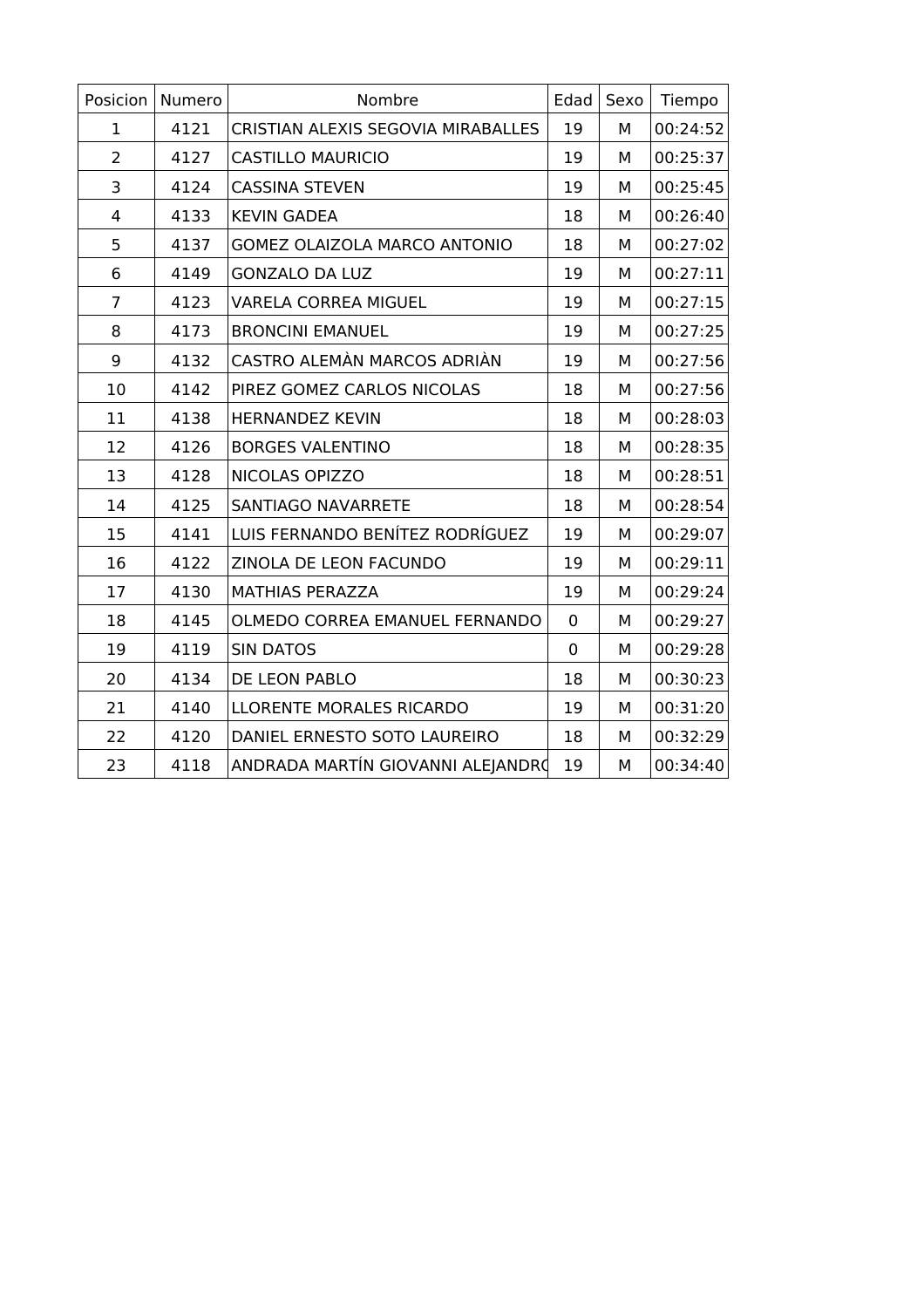## **15 a 17 AÑOS**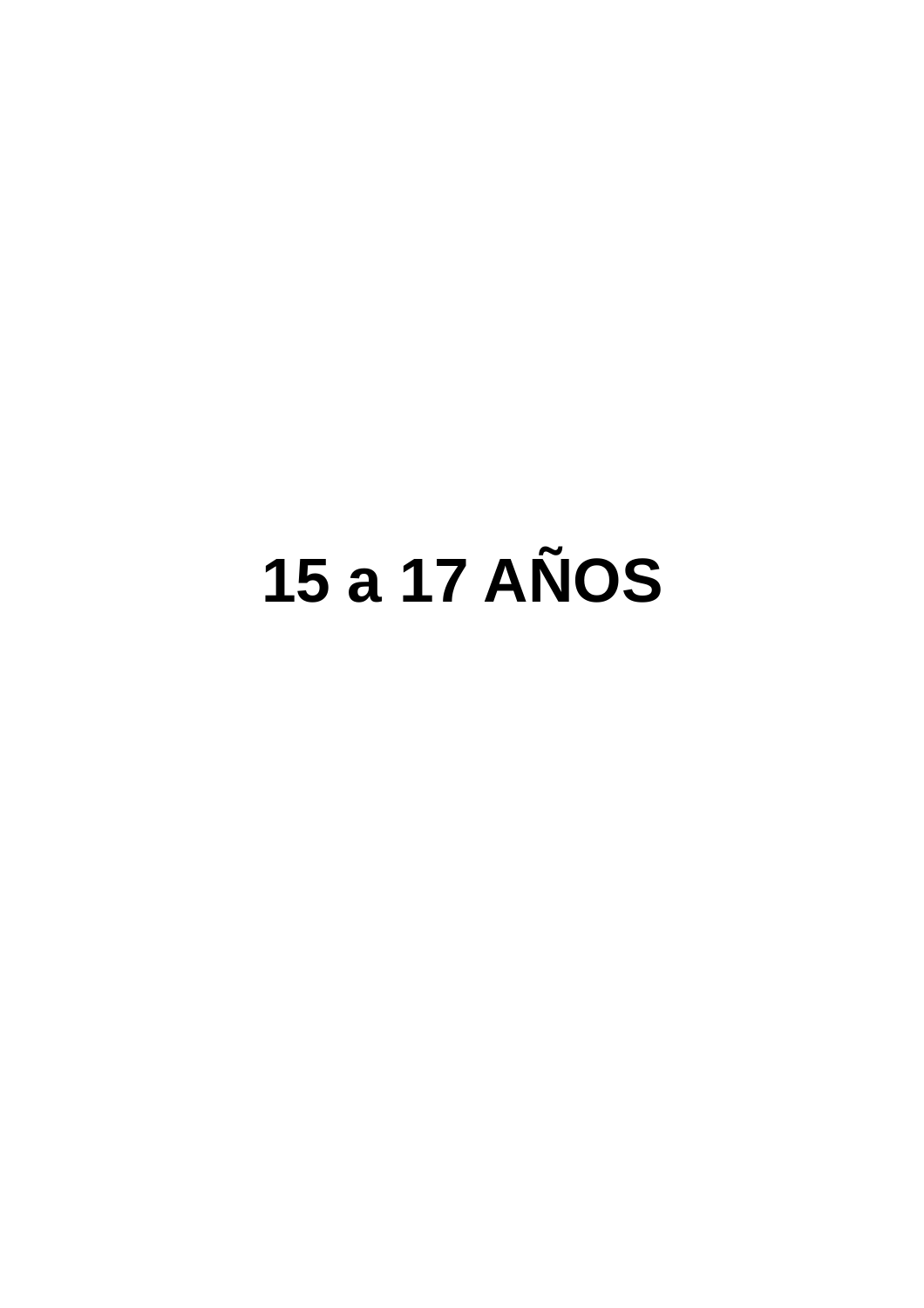| Posicion       | Numero | Nombre                         | Edad | Sexo | Tiempo   |
|----------------|--------|--------------------------------|------|------|----------|
| 1              | 4052   | MACHADO GUERRA ALDANA          | 16   | F    | 00:10:54 |
| $\overline{2}$ | 4004   | <b>CAMILA CORREA</b>           | 12   | F    | 00:11:20 |
| 3              | 4089   | <b>TECHERA NICOLE</b>          | 17   | F    | 00:11:42 |
| 4              | 4003   | <b>VICUDO AGOSTINA</b>         | 16   | F    | 00:11:53 |
| 5              | 4091   | PARDIE DABOBE MARIA MONTSERRAT | 15   | F    | 00:12:07 |
| 6              | 4061   | FERNANDEZ AGUSTINA             | 16   | F    | 00:12:10 |
| $\overline{7}$ | 4084   | SPANCHIS CRUZ PAMELA ELISA     | 14   | F    | 00:12:23 |
| 8              | 4096   | <b>NATALIA DIAZ</b>            | 17   | F    | 00:12:41 |
| 9              | 4083   | <b>VILLANUEVA DANISEL</b>      | 16   | F    | 00:12:53 |
| 10             | 4074   | <b>TAMARA HERNANDEZ</b>        | 17   | F    | 00:12:54 |
| 11             | 4067   | ALVAREZ VALENTINA              | 16   | F    | 00:12:57 |
| 12             | 4099   | <b>GIMENEZ VALERIA</b>         | 14   | F    | 00:13:09 |
| 13             | 4053   | DONCEL GUERRADONSEL KARINA     | 16   | F    | 00:13:31 |
| 14             | 4063   | <b>BALAS MARTINA</b>           | 15   | F    | 00:13:41 |
| 15             | 4071   | <b>OCAMPO CAMILA</b>           | 5    | F    | 00:13:48 |
| 16             | 4070   | RODRIGUEZ ANDREA               | 16   | F    | 00:14:11 |
| 17             | 4075   | RODRIGUEZ SOFIA                | 15   | F    | 00:17:11 |
| 18             | 4098   | <b>EBERL TAMARA</b>            | 15   | F    | 00:17:22 |
| 19             | 4094   | <b>FLORENCIA IPARRAGUIRRE</b>  | 17   | F    | 00:18:23 |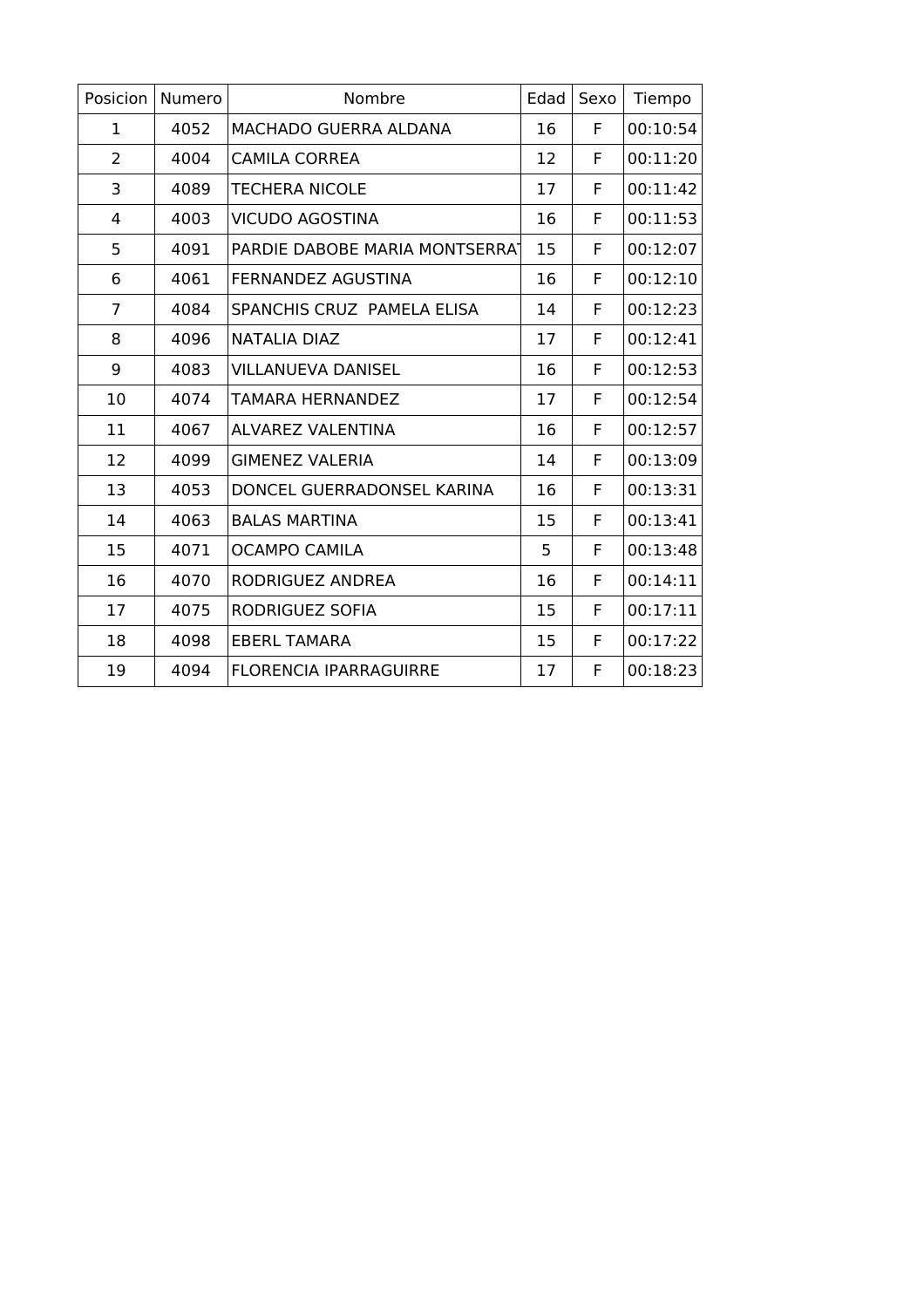| Posicion       | Numero | Nombre                              | Edad        | Sexo | Tiempo   |
|----------------|--------|-------------------------------------|-------------|------|----------|
| $\mathbf 1$    | 4001   | MOREIRA RODRIGUEZ MARIANO AGUSTIN   | 16          | М    | 00:16:22 |
| $\overline{2}$ | 4066   | <b>GONZALEZ WALDEMAR</b>            | 16          | М    | 00:16:34 |
| 3              | 4056   | <b>FAVILLA DIEGO</b>                | 16          | М    | 00:16:36 |
| 4              | 4069   | RETAMAR JAVIER                      | 17          | М    | 00:16:37 |
| 5              | 4136   | <b>SANCHEZ NAHUEL</b>               | 17          | М    | 00:16:48 |
| 6              | 4092   | <b>DELGADO JUAN</b>                 | 15          | М    | 00:16:56 |
| $\overline{7}$ | 4077   | PERA MISA SEBASTIAN                 | 17          | М    | 00:17:05 |
| 8              | 4080   | <b>CARDOZO MARTIN</b>               | 17          | М    | 00:17:27 |
| 9              | 4065   | <b>MENDEZ JUAN</b>                  | 17          | М    | 00:17:28 |
| 10             | 4082   | <b>MARTINEZ JOAQUIN</b>             | 15          | М    | 00:17:52 |
| 11             | 4079   | <b>BARROS SANTIAGO</b>              | 17          | М    | 00:17:56 |
| 12             | 4081   | <b>SIN DATOS</b>                    | $\mathbf 0$ | М    | 00:18:12 |
| 13             | 4051   | <b>LIBOT SERGIO</b>                 | 16          | М    | 00:18:16 |
| 14             | 4073   | <b>MENTONE FRANCO</b>               | 16          | М    | 00:18:21 |
| 15             | 4078   | ALMEIDA ALEXANDER                   | 16          | М    | 00:18:22 |
| 16             | 4090   | PABLO DANIEL CASTRO FUMERO          | 16          | М    | 00:18:41 |
| 17             | 4050   | DOMINGUEZ FEDERICO                  | 16          | М    | 00:19:07 |
| 18             | 4072   | <b>ROSSI SANTIAGO</b>               | 14          | М    | 00:19:25 |
| 19             | 4068   | PEREZ EDUARDO                       | 16          | М    | 00:19:29 |
| 20             | 4002   | DE VARGAS DE LOS SANTOS DE VARGAS I | 17          | М    | 00:19:30 |
| 21             | 4076   | <b>BAUZIL DIAZ FREDDY FEDERICO</b>  | 17          | М    | 00:19:41 |
| 22             | 4060   | <b>SIN DATOS</b>                    | 0           | м    | 00:19:47 |
| 23             | 4064   | DE LEON LEANDRO                     | 15          | М    | 00:21:00 |
| 24             | 4088   | <b>SILVA LUIS</b>                   | 15          | м    | 00:21:52 |
| 25             | 4005   | PEREZ MAXIMILIANO                   | 17          | М    | 00:22:37 |
| 26             | 4093   | <b>DELGADO RICHARDS</b>             | 17          | М    | 00:22:39 |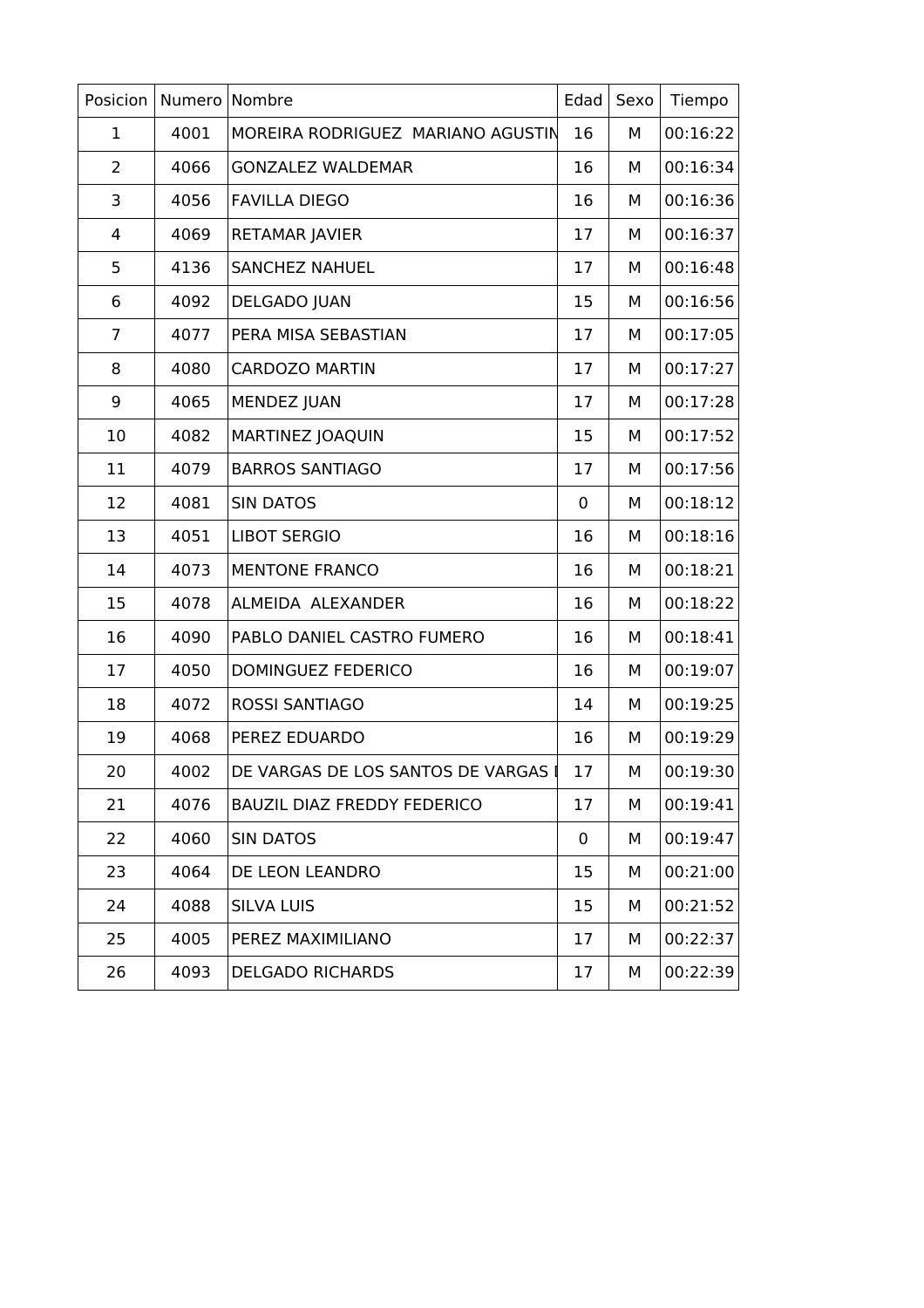# **NIÑOS**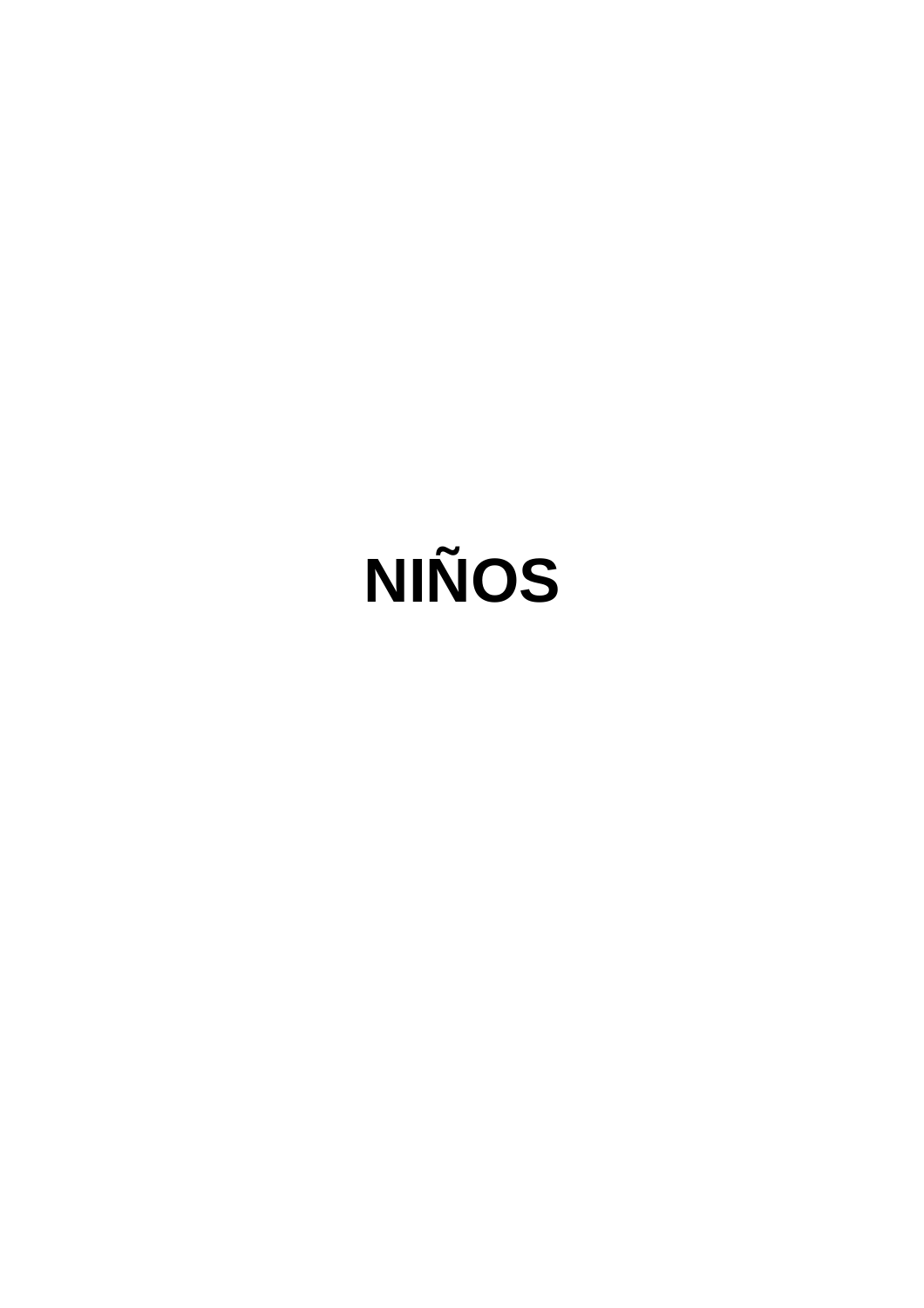| Posicion       | Numero | Nombre                           | Edad | <b>SEXO</b> | Tiempo   |
|----------------|--------|----------------------------------|------|-------------|----------|
| 1              | 4470   | <b>SIN DATOS</b>                 | 0    | М           | 00:03:11 |
| $\overline{2}$ | 4480   | <b>SIN DATOS</b>                 | 0    | М           | 00:03:17 |
| 3              | 4469   | <b>SIN DATOS</b>                 | 0    | M           | 00:03:28 |
| 4              | 4481   | <b>SIN DATOS</b>                 | 0    | М           | 00:03:40 |
| 5              | 4455   | <b>GONZALEZ ALBARENGA ALEXIS</b> | 14   | М           | 00:03:50 |
| 6              | 4479   | <b>SIN DATOS</b>                 | 0    | М           | 00:03:50 |
| $\overline{7}$ | 4484   | <b>SIN DATOS</b>                 | 0    | М           | 00:03:50 |
| 8              | 4466   | <b>SIN DATOS</b>                 | 0    | М           | 00:03:54 |
| 9              | 4467   | <b>SIN DATOS</b>                 | 0    | М           | 00:03:55 |
| 10             | 4476   | <b>SIN DATOS</b>                 | 0    | М           | 00:03:56 |
| 11             | 4473   | <b>SIN DATOS</b>                 | 0    | М           | 00:04:25 |
| 12             | 4460   | SANTANCIER RODRIGO               | 10   | М           | 00:04:26 |
| 13             | 4472   | <b>SIN DATOS</b>                 | 0    | М           | 00:04:26 |
| 14             | 4475   | <b>SIN DATOS</b>                 | 0    | М           | 00:04:27 |
| 15             | 4453   | <b>ALONSO SERENA</b>             | 12   | F           | 00:04:28 |
| 16             | 4487   | <b>SIN DATOS</b>                 | 0    | М           | 00:04:28 |
| 17             | 4486   | <b>SIN DATOS</b>                 | 0    | M           | 00:04:34 |
| 18             | 4488   | <b>SIN DATOS</b>                 | 0    | М           | 00:04:37 |
| 19             | 4494   | <b>SIN DATOS</b>                 | 0    | М           | 00:05:01 |
| 20             | 4495   | <b>SIN DATOS</b>                 | 0    | М           | 00:05:02 |
| 21             | 4463   | RODRIGUEZ SEBASTIAN              | 8    | М           | 00:05:09 |
| 22             | 4489   | <b>SIN DATOS</b>                 | 0    | М           | 00:05:09 |
| 23             | 4459   | SANTANCIER SOFIA                 | 14   | F           | 00:05:18 |
| 24             | 4483   | <b>SIN DATOS</b>                 | 0    | М           | 00:05:18 |
| 25             | 4458   | AMARAL ESTEFANIA                 | 13   | F           | 00:05:20 |
| 26             | 4490   | <b>SIN DATOS</b>                 | 0    | М           | 00:05:20 |
| 27             | 4471   | <b>SIN DATOS</b>                 | 0    | М           | 00:05:22 |
| 28             | 4485   | <b>SIN DATOS</b>                 | 0    | М           | 00:05:26 |
| 29             | 4493   | <b>SIN DATOS</b>                 | 0    | М           | 00:05:26 |
| 30             | 4452   | <b>SIN DATOS</b>                 | 0    | м           | 00:05:33 |
| 31             | 4462   | DAMINEZ KATHERINE                | 10   | F           | 00:05:35 |
| 32             | 4454   | <b>FERREIRA FERNANDO</b>         | 9    | М           | 00:05:36 |
| 33             | 4482   | <b>SIN DATOS</b>                 | 0    | М           | 00:05:40 |
| 34             | 4451   | <b>ALONSO DAVID</b>              | 9    | М           | 00:05:42 |
| 35             | 4477   | <b>SIN DATOS</b>                 | 0    | М           | 00:05:48 |